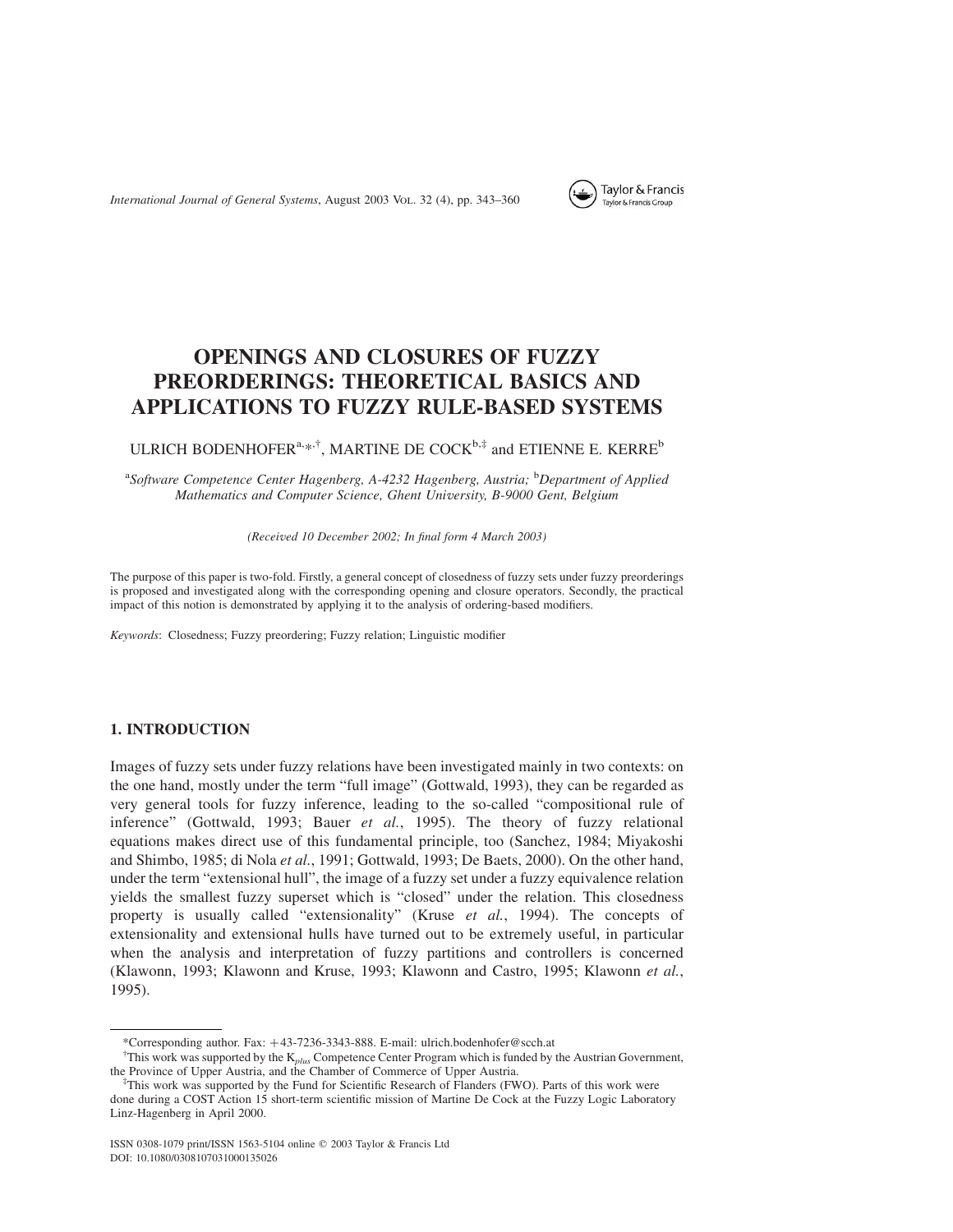#### 344 U. BODENHOFER et al.

In the first part of this paper, we would like to generalize the concept of extensionality to arbitrary reflexive and T-transitive fuzzy relations—so-called fuzzy preorderings. Based on this general and powerful notion, smallest closed supersets and largest closed fuzzy subsets will be studied. It will turn out that again the two very common concepts of images under fuzzy relations are obtained.

The second part is devoted to a new view on these images of fuzzy sets under fuzzy relations—making use of the results on closedness and the corresponding closure operator, we are able to provide a new framework for defining the ordering-based modifiers "at least" and "at most".

### 2. PRELIMINARIES

Throughout the whole paper, we will not explicitly distinguish between fuzzy sets and their corresponding membership functions. Consequently, uppercase letters will be used for both synonymously. The set of all fuzzy sets on a domain X will be denoted with  $\mathcal{F}(X)$ .

For intersecting and unifying fuzzy sets, we will suffice with minimum and maximum:

$$
(A \cap B)(x) = \min(A(x), B(x))
$$

$$
(A \cup B)(x) = \max(A(x), B(x)).
$$

In general, aside from intersections and unions of fuzzy sets, triangular norms (Klement et al., 2000) will be considered as our standard models of conjunction.

DEFINITION 1 A *triangular norm* (*t-norm* for short) is an associative, commutative, and non-decreasing binary operation on the unit interval (i.e. a  $[0, 1]^2 \rightarrow [0, 1]$  mapping) which has 1 as neutral element.

In this paper, unless stated otherwise, assume that  $T$  denotes a left-continuous triangular norm, i.e. a t-norm whose partial mappings  $T(x, \cdot)$  and  $T(\cdot, x)$  are left-continuous.

Correspondingly, so-called residual implications are used as the concepts of logical implication. In order to provide the reader with the basic properties of residual implications, we will now briefly recall them. For proofs, the reader is referred to the literature (Gottwald, 1993; Hájek, 1998).

DEFINITION 2 A mapping  $R : [0, 1]^2 \rightarrow [0, 1]$  is called *residual implication (residuum)* of T if and only if the following equivalence is fulfilled for all  $x, y, z \in [0, 1]$ :

$$
T(x, y) \le z \Leftrightarrow x \le R(y, z). \tag{1}
$$

LEMMA 3 For any left-continuous t-norm T, there exists a unique residuum  $\vec{T}$  given as

$$
\vec{T}(x, y) = \sup\{u \in [0, 1]|T(u, x) \le y\}.
$$

Only briefly, we mention the concept of logical equivalence induced by a left-continuous t-norm.

DEFINITION 4 The *biimplication*  $\overline{T}$  of T is defined as

$$
\overline{T}(x, y) = \min(\overline{T}(x, y), \overline{T}(y, x)).
$$

For elementary properties of the fuzzy logical operations  $\vec{T}$  and  $\vec{T}$ , the reader is referred to the relevant literature (Gottwald, 1993; Fodor and Roubens, 1994; Ha´jek, 1998; Klement et al., 2000; Gottwald, 2001).